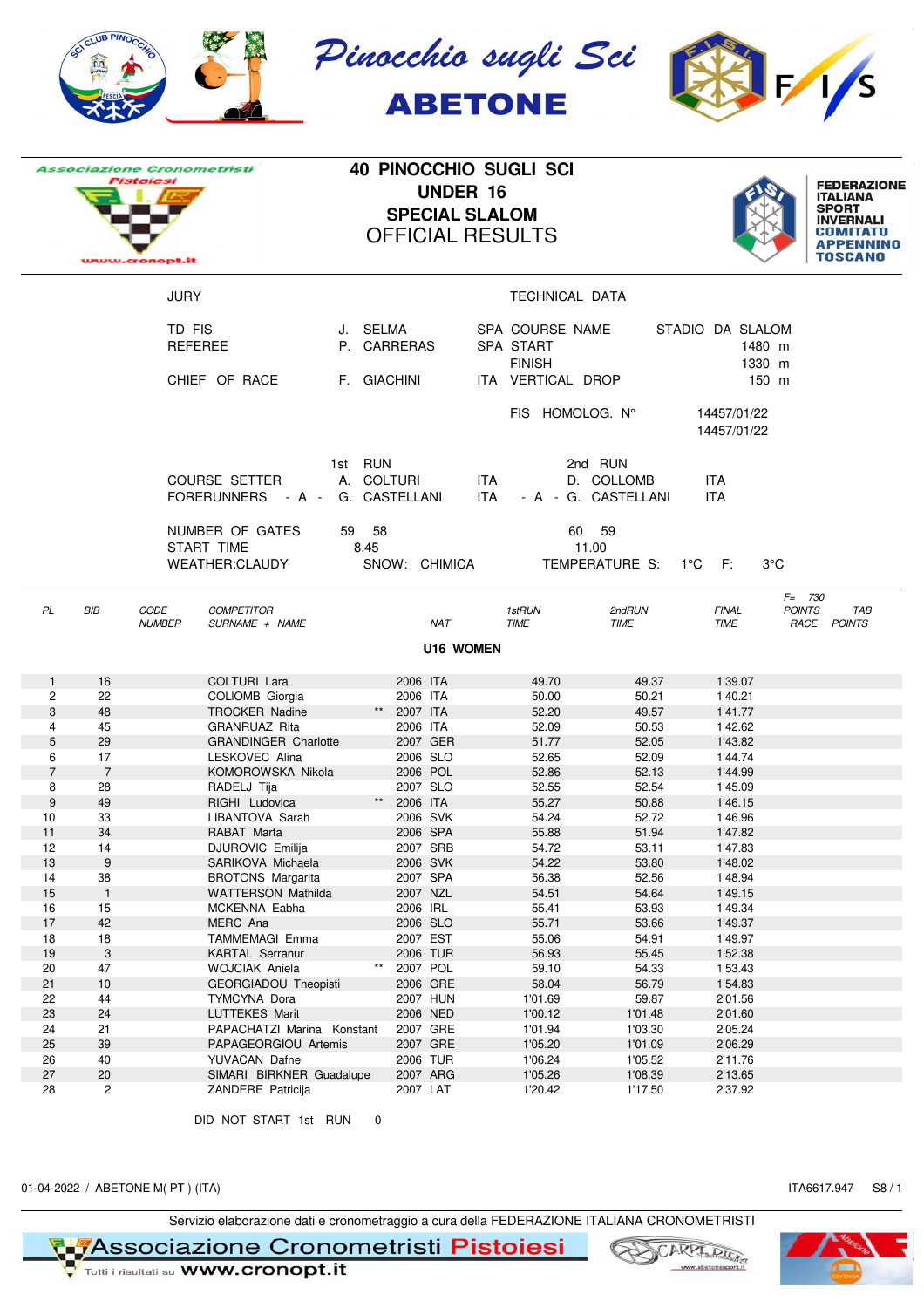

|    |     |               |                                |                |          |            |             |    |             |              | $F = 730$     |             |
|----|-----|---------------|--------------------------------|----------------|----------|------------|-------------|----|-------------|--------------|---------------|-------------|
| PL | BIB | CODE          | <b>COMPETITOR</b>              |                |          |            | 1stRUN      |    | 2ndRUN      | <b>FINAL</b> | <b>POINTS</b> | <b>TAB</b>  |
|    |     | <b>NUMBER</b> | SURNAME + NAME                 |                |          | <b>NAT</b> | <b>TIME</b> |    | <b>TIME</b> | <b>TIME</b>  |               | RACE POINTS |
|    |     |               | DID NOT FINISH 1st RUN         | 8              |          |            |             |    |             |              |               |             |
|    |     |               |                                |                |          |            |             |    |             |              |               |             |
|    | 4   |               | POKLEPOVIC Agustina            |                | 2007 ARG |            |             |    |             |              |               |             |
|    | 8   |               | LIKIC Ina                      |                | 2006 BIH |            |             |    |             |              |               |             |
|    | 11  |               | KONDELKOVA Leontyna            |                | 2006 CZE |            |             |    |             |              |               |             |
|    | 27  |               | HASIRCI Ada                    |                | 2007 TUR |            |             |    |             |              |               |             |
|    | 31  |               | WYSOCKA Julia                  |                | 2006 POL |            |             |    |             |              |               |             |
|    | 35  |               | CHOROGWICKA Mia                |                | 2006 SVK |            |             |    |             |              |               |             |
|    | 37  |               | <b>BUNDA Anna</b>              |                | 2007 POL |            |             |    |             |              |               |             |
|    | 43  |               | KORN Mia Savannah              |                | 2007 GER |            |             |    |             |              |               |             |
|    |     |               |                                |                |          |            |             |    |             |              |               |             |
|    |     |               | <b>DISQUALIFIED</b><br>1st RUN | $\overline{2}$ |          |            |             |    |             |              |               |             |
|    |     |               |                                |                |          |            |             |    |             |              |               |             |
|    | 25  |               | <b>TEDER Hanna Cret</b>        |                | 2007 EST |            | GATE N.     | 36 |             |              |               |             |
|    | 26  |               | GRBOVIC Dea                    |                | 2006 SRB |            | GATE N.     | 58 |             |              |               |             |
|    |     |               |                                |                |          |            |             |    |             |              |               |             |
|    |     |               | DID NOT START 2nd RUN          | $\mathbf 0$    |          |            |             |    |             |              |               |             |
|    |     |               |                                |                |          |            |             |    |             |              |               |             |
|    |     |               | DID NOT FINISH 2nd RUN         | 8              |          |            |             |    |             |              |               |             |
|    |     |               |                                |                |          |            |             |    |             |              |               |             |
|    | 5   |               | BIRO Maja                      |                | 2007 ROU |            |             |    |             |              |               |             |
|    | 6   |               | <b>SCHWAIGER Rosanna</b>       |                | 2007 GER |            |             |    |             |              |               |             |
|    | 12  |               | DORRÈ Lorena                   |                | 2006 NED |            |             |    |             |              |               |             |
|    | 19  |               | ZIACH Sara                     |                | 2006 SPA |            |             |    |             |              |               |             |
|    | 23  |               | KORTVELYESSY Dora              |                | 2006 HUN |            |             |    |             |              |               |             |
|    | 30  |               | VOMACKOVA Simona               |                | 2006 CZE |            |             |    |             |              |               |             |
|    | 36  |               | DROBNJAK Anastasija            |                | 2006 SRB |            |             |    |             |              |               |             |
|    | 46  |               | GIARETTA Marta                 |                | 2007 ITA |            |             |    |             |              |               |             |
|    |     |               | <b>DISQUALIFIED</b>            |                |          |            |             |    |             |              |               |             |
|    |     |               | 2nd RUN                        | 3              |          |            |             |    |             |              |               |             |
|    | 13  |               | PARTOS Alexa                   |                | 2006 HUN |            | GATE N.     | 57 |             |              |               |             |
|    | 32  |               | <b>WIGGINS Charlotte</b>       |                | 2007 NZL |            | GATE N.     | 58 |             |              |               |             |
|    | 41  |               | DRAPALOVA Elena                |                | 2006 CZE |            | GATE N.     | 58 |             |              |               |             |
|    |     |               |                                |                |          |            |             |    |             |              |               |             |

The Technical Delegate

01-04-2022 / ABETONE M(PT) (ITA) S8 / 2

Servizio elaborazione dati e cronometraggio a cura della FEDERAZIONE ITALIANA CRONOMETRISTI

**TASSOCIAZIONE Cronometristi Pistoiesi**<br>V Tutti i risultati su WWW.cronopt.it



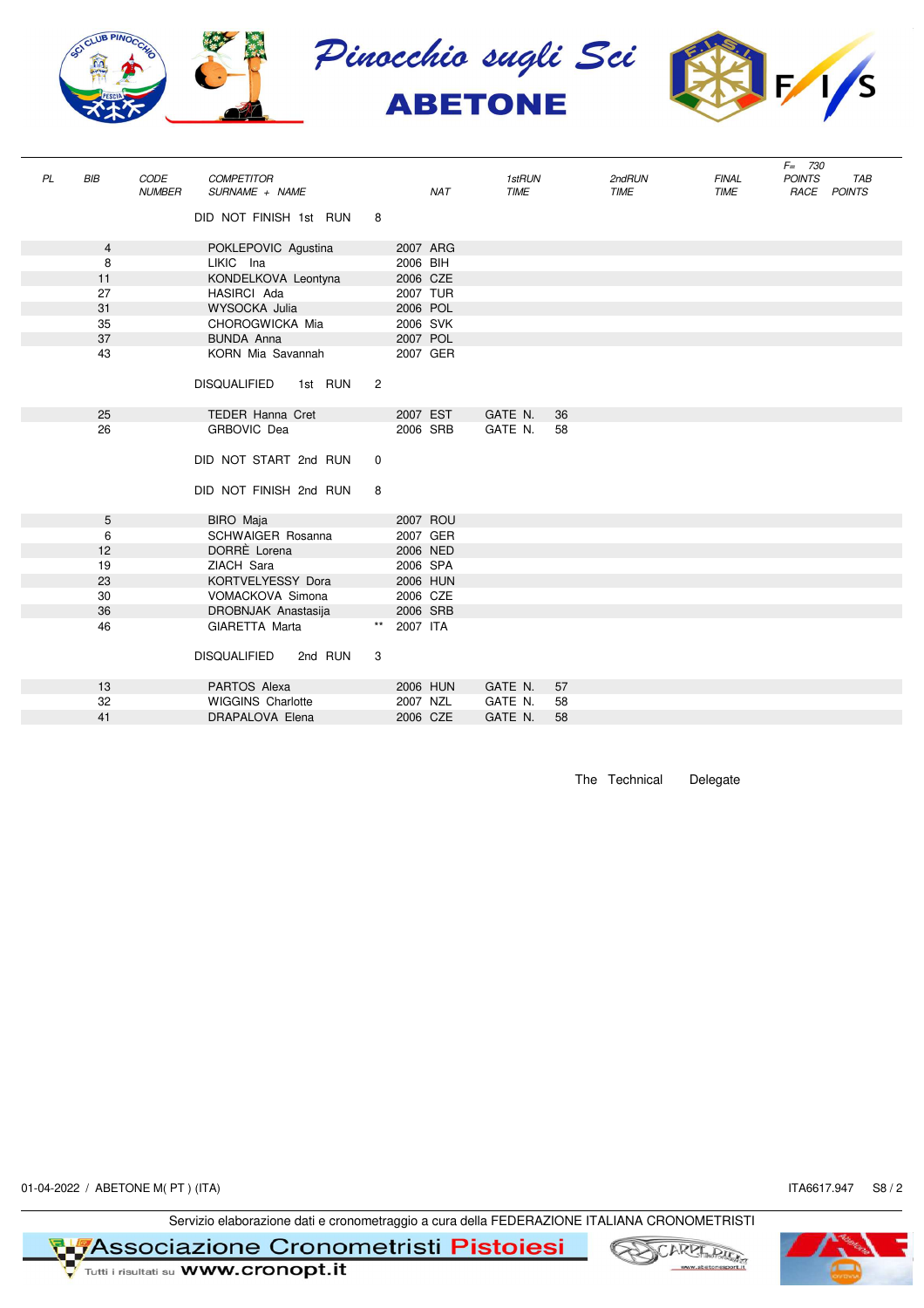| SCI CLUB PIN                                                                   | Pinocchio sugli .<br><b>ABETONE</b>                                                                  |
|--------------------------------------------------------------------------------|------------------------------------------------------------------------------------------------------|
| <i><b>Associazione Cronometristi</b></i><br><b>Pistolesi</b><br>www.cronopt.it | <b>40 PINOCCHIO SUGLI SCI</b><br><b>UNDER 16</b><br><b>SPECIAL SLALOM</b><br><b>OFFICIAL RESULTS</b> |



|                     |           | <i>Associazione Cronometristi</i><br>Pistolesi<br>www.cronopt.it           |                  |                         | <b>UNDER 16</b><br><b>SPECIAL SLALOM</b> | 40 PINOCCHIO SUGLI SCI<br><b>OFFICIAL RESULTS</b> |                                                       |                                      | <b>FEDERAZIONE</b><br><b>ITALIANA</b><br><b>SPORT</b><br><b>INVERNALI</b><br>COMITATO<br>APPENNINO<br><b>TOSCANO</b> |
|---------------------|-----------|----------------------------------------------------------------------------|------------------|-------------------------|------------------------------------------|---------------------------------------------------|-------------------------------------------------------|--------------------------------------|----------------------------------------------------------------------------------------------------------------------|
|                     |           | JURY                                                                       |                  |                         |                                          | TECHNICAL DATA                                    |                                                       |                                      |                                                                                                                      |
|                     |           | TD FIS<br><b>REFEREE</b>                                                   |                  | J. SELMA<br>P. CARRERAS |                                          | SPA COURSE NAME<br>SPA START<br><b>FINISH</b>     |                                                       | STADIO DA SLALOM<br>1480 m<br>1330 m |                                                                                                                      |
|                     |           | CHIEF OF RACE                                                              |                  | F. GIACHINI             |                                          | ITA VERTICAL DROP                                 |                                                       | 150 m                                |                                                                                                                      |
|                     |           |                                                                            |                  |                         |                                          | FIS HOMOLOG. N°                                   |                                                       | 14457/01/22<br>14457/01/22           |                                                                                                                      |
|                     |           | <b>COURSE SETTER</b><br>FORERUNNERS - A - G. CASTELLANI<br>NUMBER OF GATES | 1st RUN<br>61 60 | E. CASPANI              | ITA.<br>ITA                              |                                                   | 2nd RUN<br>A. TRUDAIU<br>- A - G. CASTELLANI<br>61 60 | ITA.<br>ITA.                         |                                                                                                                      |
|                     |           | START TIME<br><b>WEATHER:CLOUDY</b>                                        | 8.45             | SNOW: CHIMICA           |                                          |                                                   | 11.00<br>TEMPERATURE S:                               | 1°C F:                               | $3^{\circ}$ C                                                                                                        |
| PL                  | BIB       | <b>COMPETITOR</b><br>CODE<br>SURNAME + NAME<br><b>NUMBER</b>               |                  |                         | NAT                                      | 1stRUN<br><b>TIME</b>                             | 2ndRUN<br><b>TIME</b>                                 | <b>FINAL</b><br><b>TIME</b>          | $F = 730$<br><b>POINTS</b><br>TAB<br>RACE POINTS                                                                     |
|                     |           |                                                                            |                  |                         | <b>U16 - MEN</b>                         |                                                   |                                                       |                                      |                                                                                                                      |
| $\mathbf{1}$        | 68        | SIMONELLI Edoardo                                                          |                  | 2006 ITA                |                                          | 47.91                                             | 51.66                                                 | 1'39.57                              |                                                                                                                      |
| $\overline{c}$      | 69        | <b>OSERBAN Miha</b>                                                        |                  | 2006 SLO                |                                          | 48.07                                             | 51.98                                                 | 1'40.05                              |                                                                                                                      |
| 3                   | 76        | LANDINI Alberto                                                            |                  | 2006 ITA                |                                          | 48.59                                             | 52.10                                                 | 1'40.69                              |                                                                                                                      |
| 4                   | 54        | VRDOLJAK Ziggy                                                             |                  | 2007 CRO                |                                          | 48.00                                             | 53.20                                                 | 1'41.20                              |                                                                                                                      |
| 5                   | 100       | <b>ROHE Marius</b>                                                         |                  | 2006 GER                |                                          | 49.90                                             | 51.67                                                 | 1'41.57                              |                                                                                                                      |
| 6<br>$\overline{7}$ | 107<br>55 | DE AMBROGIO Tomas<br><b>SCHNEIDER Milan</b>                                |                  | 2006 ITA<br>2007 HUN    |                                          | 49.96<br>47.00                                    | 51.71<br>54.70                                        | 1'41.67<br>1'41.70                   |                                                                                                                      |
| 8                   | 103       | CASTLUNGER David                                                           |                  | 2007 ITA                |                                          | 51.12                                             | 51.61                                                 | 1'42.73                              |                                                                                                                      |
| 9                   | 52        | PETROV Atanas                                                              |                  | 2006 BUL                |                                          | 51.17                                             | 53.45                                                 | 1'44.62                              |                                                                                                                      |
| 10                  | 82        | KORALEWSKI Kamil                                                           |                  | 2006 POL                |                                          | 51.59                                             | 53.05                                                 | 1'44.64                              |                                                                                                                      |
| 11                  | 65        | PALANTZAS Vasileios                                                        |                  | 2007 GRE                |                                          | 50.66                                             | 54.54                                                 | 1'45.20                              |                                                                                                                      |
| 12                  | 73        | <b>OANCEA Matei</b>                                                        |                  | 2006 ROU                |                                          | 50.70                                             | 55.05                                                 | 1'45.75                              |                                                                                                                      |
| 13                  | 53        | PETEREIT Facundo                                                           |                  | 2006 ARG                |                                          | 50.97                                             | 55.80                                                 | 1'46.77                              |                                                                                                                      |
| 14                  | 84        | SZABO SZELYES Szilard                                                      |                  | 2006 HUN                |                                          | 52.20                                             | 54.71                                                 | 1'46.91                              |                                                                                                                      |
| 15                  | 71        | POBERAI Luca                                                               |                  | 2006 LTU                |                                          | 51.85                                             | 55.96                                                 | 1'47.81                              |                                                                                                                      |
| 16                  | 51        | KONI Klajdi                                                                |                  | 2006 ALB                |                                          | 52.08                                             | 57.00                                                 | 1'49.08                              |                                                                                                                      |
| 17<br>18            | 79<br>87  | <b>FUCKS Filip</b><br><b>JESPER Alles</b>                                  |                  | 2007 CZE<br>2006 EST    |                                          | 52.81<br>53.75                                    | 56.42<br>55.54                                        | 1'49.23<br>1'49.29                   |                                                                                                                      |
| 19                  | 59        | KOVAR Stanislav                                                            |                  | 2006 CZE                |                                          | 57.92                                             | 53.69                                                 | 1'51.61                              |                                                                                                                      |
| 20                  | 77        | <b>BANIC Filip</b>                                                         |                  | 2006 SRB                |                                          | 54.45                                             | 57.23                                                 | 1'51.68                              |                                                                                                                      |
| 21                  | 67        | <b>RENET Riitsalu</b>                                                      |                  | 2006 EST                |                                          | 56.69                                             | 55.36                                                 | 1'52.05                              |                                                                                                                      |
| 22                  | 104       | VARAKADJIEV Mihail                                                         |                  | 2007 BUL                |                                          | 56.76                                             | 55.79                                                 | 1'52.55                              |                                                                                                                      |
| 23                  | 101       | <b>BABIC Marko</b>                                                         |                  | 2007 CRO                |                                          | 55.30                                             | 57.52                                                 | 1'52.82                              |                                                                                                                      |
| 24                  | 86        | SKERJANC Jaka                                                              |                  | 2006 SLO                |                                          | 1'07.33                                           | 52.62                                                 | 1'59.95                              |                                                                                                                      |
| 25                  | 85        | ERLAN Pablo                                                                |                  | 2007 ARG                |                                          | 1'01.09                                           | 59.97                                                 | 2'01.06                              |                                                                                                                      |
| 26                  | 61        | WARD-BOPP James                                                            |                  | 2006 IRL                |                                          | 58.94                                             | 1'03.74                                               | 2'02.68                              |                                                                                                                      |
| 27                  | 83        | <b>TUFEKCI Erim</b>                                                        |                  | 2007 TUR                |                                          | 59.98                                             | 1'03.28                                               | 2'03.26                              |                                                                                                                      |
|                     |           | DID NOT START 1st RUN                                                      |                  | $\blacksquare$          |                                          |                                                   |                                                       |                                      |                                                                                                                      |
|                     | 97        | <b>CERNEA David</b>                                                        |                  | 2007 ROU                |                                          |                                                   |                                                       |                                      |                                                                                                                      |

01-04-2022 / ABETONE M(PT) (ITA) S8 / 1

Servizio elaborazione dati e cronometraggio a cura della FEDERAZIONE ITALIANA CRONOMETRISTI<br>Victoria i risultati su WWW.cronopt.it
Victoria i risultati su WWW.cronopt.it